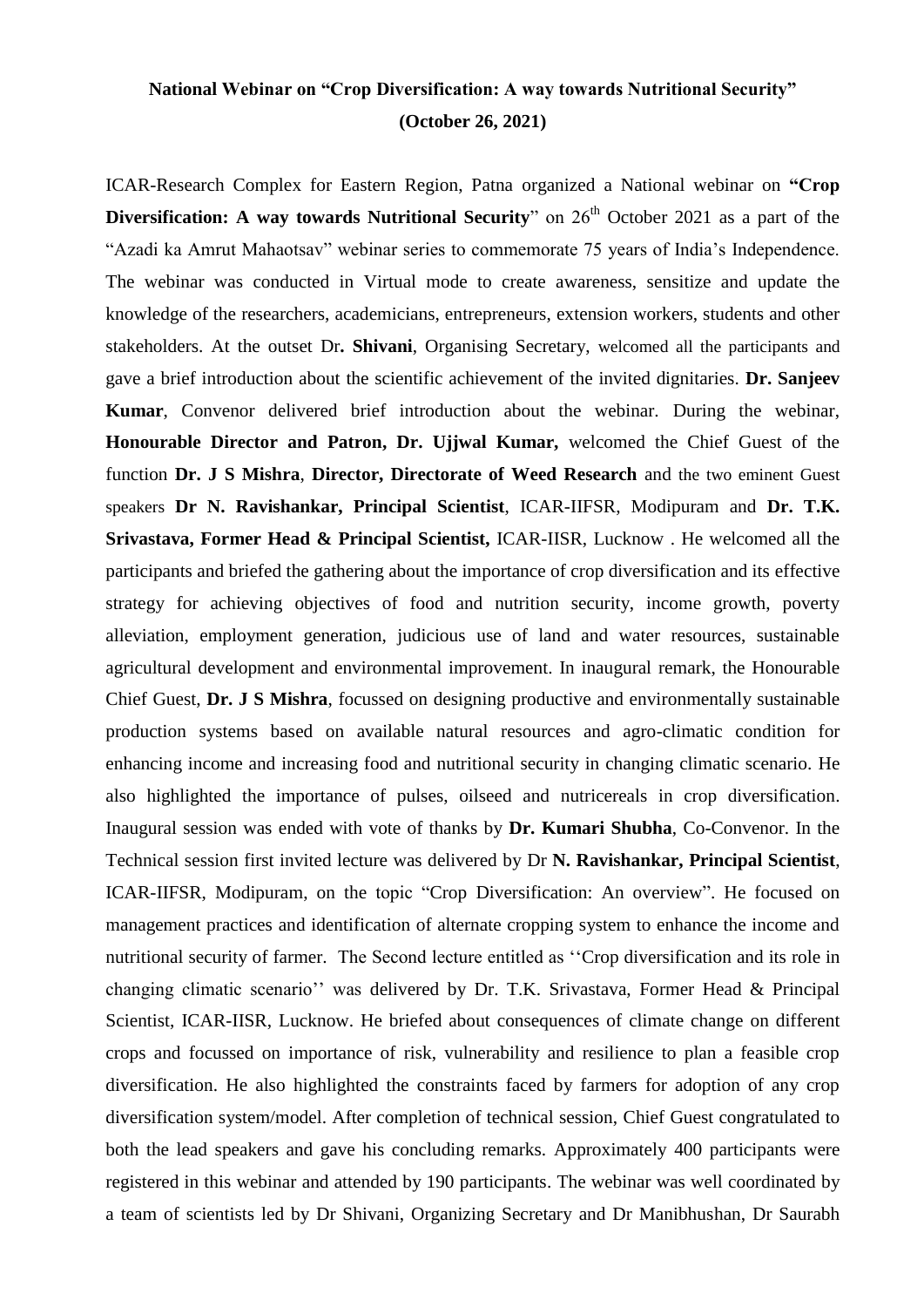Kumar and Dr Govind Makrana as co-organizers of the event and technical support was provided by Mr Sarfraz Ahmad, Mr Anil Kumar and Mr Sanjay Rajput, Technical officer, ICAR RCER, Patna. The Technical Session ended with vote of thanks by **Dr. Abhishekh Kumar Dubey**.